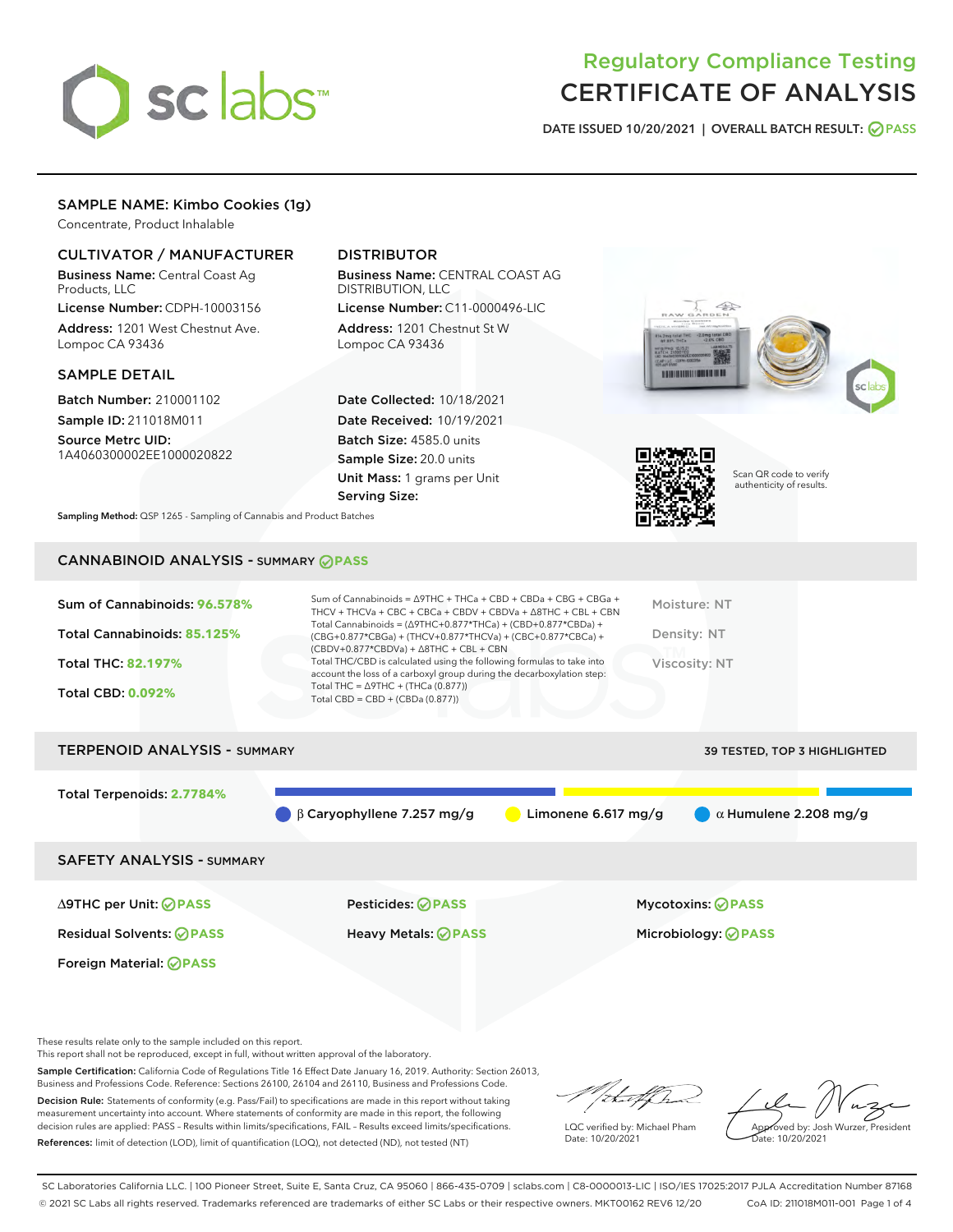



KIMBO COOKIES (1G) | DATE ISSUED 10/20/2021 | OVERALL BATCH RESULT: ● PASS

#### CANNABINOID TEST RESULTS - 10/20/2021 2 PASS

Tested by high-performance liquid chromatography with diode-array detection (HPLC-DAD). **Method:** QSP 1157 - Analysis of Cannabinoids by HPLC-DAD

#### TOTAL CANNABINOIDS: **85.125%**

Total Cannabinoids (Total THC) + (Total CBD) + (Total CBG) + (Total THCV) + (Total CBC) + (Total CBDV) + ∆8THC + CBL + CBN

TOTAL THC: **82.197%** Total THC (∆9THC+0.877\*THCa)

TOTAL CBD: **0.092%**

Total CBD (CBD+0.877\*CBDa)

TOTAL CBG: 1.68% Total CBG (CBG+0.877\*CBGa)

TOTAL THCV: 0.305% Total THCV (THCV+0.877\*THCVa)

TOTAL CBC: 0.851% Total CBC (CBC+0.877\*CBCa)

TOTAL CBDV: ND Total CBDV (CBDV+0.877\*CBDVa)

| <b>COMPOUND</b>            | LOD/LOQ<br>(mg/g) | <b>MEASUREMENT</b><br><b>UNCERTAINTY</b><br>mg/g | <b>RESULT</b><br>(mg/g) | <b>RESULT</b><br>(%) |
|----------------------------|-------------------|--------------------------------------------------|-------------------------|----------------------|
| <b>THCa</b>                | 0.05/0.14         | ±23.144                                          | 900.56                  | 90.056               |
| <b>A9THC</b>               | 0.06 / 0.26       | ±1.107                                           | 32.18                   | 3.218                |
| <b>CBGa</b>                | 0.1/0.2           | ±0.90                                            | 17.2                    | 1.72                 |
| <b>CBCa</b>                | 0.07/0.28         | ±0.435                                           | 8.90                    | 0.890                |
| <b>THCVa</b>               | 0.07 / 0.20       | ±0.166                                           | 3.48                    | 0.348                |
| <b>CBG</b>                 | 0.06/0.19         | ±0.067                                           | 1.71                    | 0.171                |
| <b>CBDa</b>                | 0.02/0.19         | ±0.031                                           | 1.05                    | 0.105                |
| <b>CBC</b>                 | 0.2 / 0.5         | ±0.02                                            | 0.7                     | 0.07                 |
| $\triangle$ 8THC           | 0.1/0.4           | N/A                                              | <b>ND</b>               | <b>ND</b>            |
| <b>THCV</b>                | 0.1 / 0.2         | N/A                                              | <b>ND</b>               | <b>ND</b>            |
| <b>CBD</b>                 | 0.07/0.29         | N/A                                              | <b>ND</b>               | <b>ND</b>            |
| <b>CBDV</b>                | 0.04 / 0.15       | N/A                                              | <b>ND</b>               | <b>ND</b>            |
| <b>CBDVa</b>               | 0.03 / 0.53       | N/A                                              | <b>ND</b>               | <b>ND</b>            |
| <b>CBL</b>                 | 0.06 / 0.24       | N/A                                              | <b>ND</b>               | <b>ND</b>            |
| <b>CBN</b>                 | 0.1/0.3           | N/A                                              | <b>ND</b>               | <b>ND</b>            |
| <b>SUM OF CANNABINOIDS</b> |                   |                                                  | 965.78 mg/g             | 96.578%              |

#### **UNIT MASS: 1 grams per Unit**

| ∆9THC per Unit                        | 1120 per-package limit     | 32.18 mg/unit<br><b>PASS</b> |
|---------------------------------------|----------------------------|------------------------------|
| <b>Total THC per Unit</b>             |                            | 821.97 mg/unit               |
| <b>CBD per Unit</b>                   |                            | <b>ND</b>                    |
| <b>Total CBD per Unit</b>             |                            | $0.92$ mg/unit               |
| Sum of Cannabinoids<br>per Unit       |                            | 965.78 mg/unit               |
| <b>Total Cannabinoids</b><br>per Unit |                            | 851.25 mg/unit               |
| <b>MOISTURE TEST RESULT</b>           | <b>DENSITY TEST RESULT</b> | <b>VISCOSITY TEST RESULT</b> |

Not Tested

Not Tested

Not Tested

#### TERPENOID TEST RESULTS - 10/20/2021

Terpene analysis utilizing gas chromatography-flame ionization detection (GC-FID). **Method:** QSP 1192 - Analysis of Terpenoids by GC-FID

| <b>COMPOUND</b>           | LOD/LOQ<br>(mg/g) | <b>MEASUREMENT</b><br><b>UNCERTAINTY</b><br>mg/g | <b>RESULT</b><br>(mg/g)                         | <b>RESULT</b><br>(%) |
|---------------------------|-------------------|--------------------------------------------------|-------------------------------------------------|----------------------|
| $\beta$ Caryophyllene     | 0.004 / 0.012     | ±0.2583                                          | 7.257                                           | 0.7257               |
| Limonene                  | 0.005 / 0.016     | ±0.0946                                          | 6.617                                           | 0.6617               |
| $\alpha$ Humulene         | 0.009 / 0.029     | ±0.0709                                          | 2.208                                           | 0.2208               |
| Linalool                  | 0.009 / 0.032     | ±0.0744                                          | 1.958                                           | 0.1958               |
| <b>Myrcene</b>            | 0.008 / 0.025     | ±0.0244                                          | 1.894                                           | 0.1894               |
| Valencene                 | 0.009 / 0.030     | ±0.0670                                          | 0.973                                           | 0.0973               |
| Ocimene                   | 0.011 / 0.038     | ±0.0282                                          | 0.877                                           | 0.0877               |
| $\beta$ Pinene            | 0.004 / 0.014     | ±0.0088                                          | 0.762                                           | 0.0762               |
| <b>Terpineol</b>          | 0.016 / 0.055     | ±0.0446                                          | 0.727                                           | 0.0727               |
| trans- $\beta$ -Farnesene | 0.008 / 0.025     | ±0.0245                                          | 0.690                                           | 0.0690               |
| Fenchol                   | 0.010 / 0.034     | ±0.0266                                          | 0.688                                           | 0.0688               |
| Terpinolene               | 0.008 / 0.026     | ±0.0128                                          | 0.626                                           | 0.0626               |
| Guaiol                    | 0.009 / 0.030     | ±0.0285                                          | 0.604                                           | 0.0604               |
| $\alpha$ Pinene           | 0.005 / 0.017     | ±0.0041                                          | 0.476                                           | 0.0476               |
| $\alpha$ Bisabolol        | 0.008 / 0.026     | ±0.0250                                          | 0.469                                           | 0.0469               |
| Nerolidol                 | 0.009 / 0.028     | ±0.0195                                          | 0.310                                           | 0.0310               |
| Caryophyllene<br>Oxide    | 0.010 / 0.033     | ±0.0096                                          | 0.209                                           | 0.0209               |
| <b>Borneol</b>            | 0.005 / 0.016     | ±0.0069                                          | 0.164                                           | 0.0164               |
| Camphene                  | 0.005 / 0.015     | ±0.0012                                          | 0.102                                           | 0.0102               |
| Fenchone                  | 0.009 / 0.028     | ±0.0022                                          | 0.075                                           | 0.0075               |
| Sabinene Hydrate          | 0.006 / 0.022     | ±0.0010                                          | 0.026                                           | 0.0026               |
| <b>Geranyl Acetate</b>    | 0.004 / 0.014     | ±0.0010                                          | 0.025                                           | 0.0025               |
| Geraniol                  | 0.002 / 0.007     | ±0.0011                                          | 0.024                                           | 0.0024               |
| Citronellol               | 0.003 / 0.010     | ±0.0011                                          | 0.023                                           | 0.0023               |
| Sabinene                  | 0.004 / 0.014     | N/A                                              | <loq< th=""><th><loq< th=""></loq<></th></loq<> | <loq< th=""></loq<>  |
| $\alpha$ Phellandrene     | 0.006 / 0.020     | N/A                                              | <loq< th=""><th><loq< th=""></loq<></th></loq<> | <loq< th=""></loq<>  |
| 3 Carene                  | 0.005 / 0.018     | N/A                                              | <loq< th=""><th><loq< th=""></loq<></th></loq<> | <loq< th=""></loq<>  |
| $\alpha$ Terpinene        | 0.005 / 0.017     | N/A                                              | <loq< th=""><th><loq< th=""></loq<></th></loq<> | <loq< th=""></loq<>  |
| $\gamma$ Terpinene        | 0.006 / 0.018     | N/A                                              | <loq< th=""><th><loq< th=""></loq<></th></loq<> | <loq< th=""></loq<>  |
| Nerol                     | 0.003 / 0.011     | N/A                                              | $\sim$ 00                                       | 100 <sub>2</sub>     |
| p-Cymene                  | 0.005 / 0.016     | N/A                                              | ND                                              | ND                   |
| Eucalyptol                | 0.006 / 0.018     | N/A                                              | <b>ND</b>                                       | <b>ND</b>            |
| (-)-Isopulegol            | 0.005 / 0.016     | N/A                                              | ND                                              | <b>ND</b>            |
| Camphor                   | 0.006 / 0.019     | N/A                                              | ND                                              | <b>ND</b>            |
| Isoborneol                | 0.004 / 0.012     | N/A                                              | ND                                              | ND                   |
| Menthol                   | 0.008 / 0.025     | N/A                                              | ND                                              | <b>ND</b>            |
| $R-(+)$ -Pulegone         | 0.003 / 0.011     | N/A                                              | ND                                              | <b>ND</b>            |
| $\alpha$ Cedrene          | 0.005 / 0.016     | N/A                                              | ND                                              | ND                   |
| Cedrol                    | 0.008 / 0.027     | N/A                                              | ND                                              | ND                   |
| <b>TOTAL TERPENOIDS</b>   |                   | 27.784 mg/g                                      | 2.7784%                                         |                      |

SC Laboratories California LLC. | 100 Pioneer Street, Suite E, Santa Cruz, CA 95060 | 866-435-0709 | sclabs.com | C8-0000013-LIC | ISO/IES 17025:2017 PJLA Accreditation Number 87168 © 2021 SC Labs all rights reserved. Trademarks referenced are trademarks of either SC Labs or their respective owners. MKT00162 REV6 12/20 CoA ID: 211018M011-001 Page 2 of 4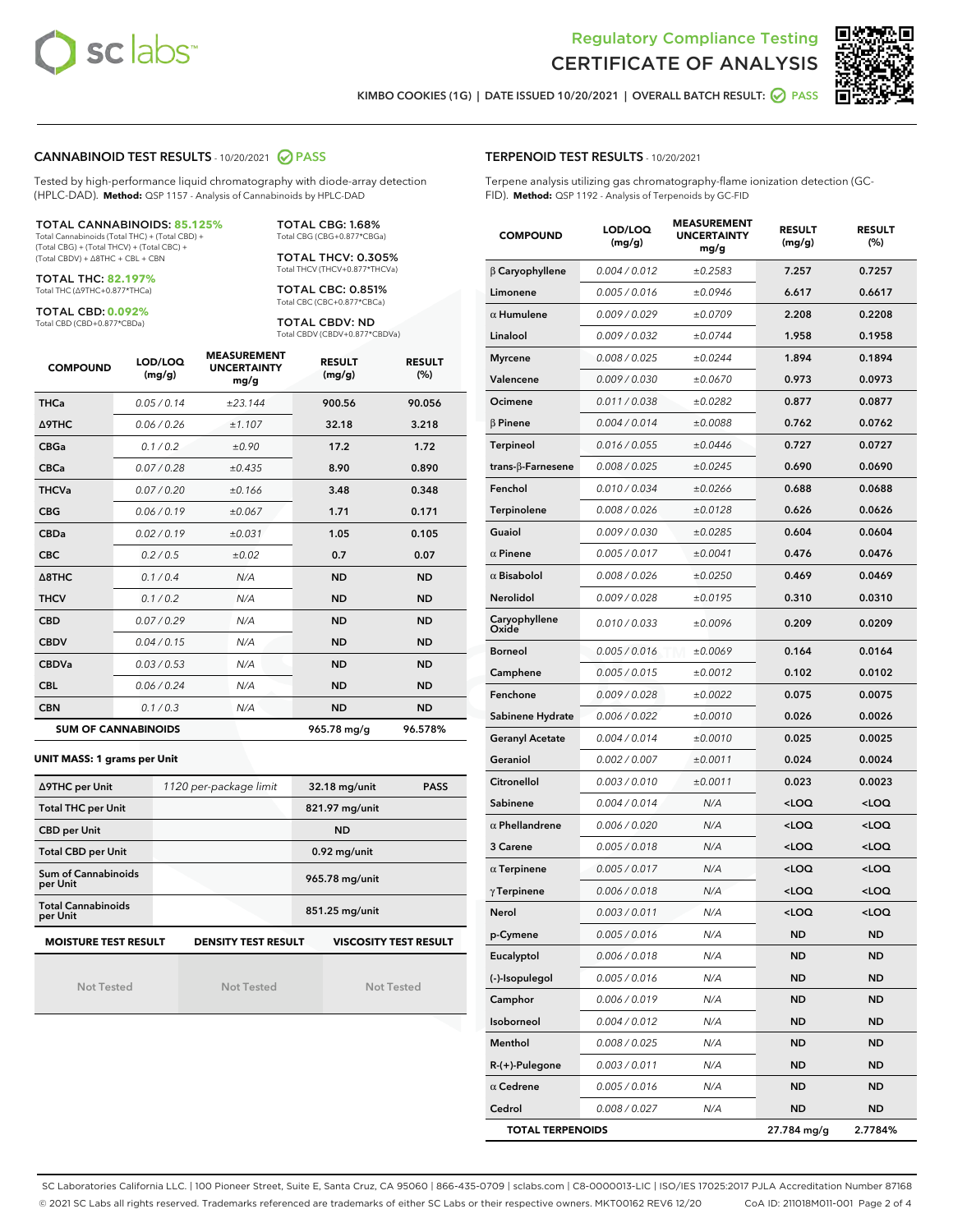



KIMBO COOKIES (1G) | DATE ISSUED 10/20/2021 | OVERALL BATCH RESULT: ● PASS

# CATEGORY 1 PESTICIDE TEST RESULTS - 10/20/2021 2 PASS

Pesticide and plant growth regulator analysis utilizing high-performance liquid chromatography-mass spectrometry (HPLC-MS) or gas chromatography-mass spectrometry (GC-MS). \*GC-MS utilized where indicated. **Method:** QSP 1212 - Analysis of Pesticides and Mycotoxins by LC-MS or QSP 1213 - Analysis of Pesticides by GC-MS

| 0.03 / 0.08<br><b>ND</b><br><b>PASS</b><br>Aldicarb<br>$\ge$ LOD<br>N/A<br>Carbofuran<br>0.02 / 0.05<br>$\ge$ LOD<br>N/A<br><b>ND</b><br><b>PASS</b><br>Chlordane*<br>0.03 / 0.08<br>$\ge$ LOD<br>N/A<br><b>ND</b><br><b>PASS</b><br>Chlorfenapyr*<br>0.03/0.10<br>$\ge$ LOD<br>N/A<br><b>ND</b><br><b>PASS</b><br>Chlorpyrifos<br>0.02 / 0.06<br>N/A<br><b>ND</b><br><b>PASS</b><br>$\ge$ LOD<br>Coumaphos<br>0.02 / 0.07<br>N/A<br><b>ND</b><br><b>PASS</b><br>$\ge$ LOD<br>Daminozide<br>0.02 / 0.07<br>N/A<br><b>ND</b><br><b>PASS</b><br>$\ge$ LOD<br><b>DDVP</b><br>0.03/0.09<br>$>$ LOD<br>N/A<br><b>ND</b><br><b>PASS</b><br>(Dichlorvos)<br><b>Dimethoate</b><br>0.03 / 0.08<br>$\ge$ LOD<br><b>ND</b><br><b>PASS</b><br>N/A<br>0.03/0.10<br>N/A<br><b>ND</b><br><b>PASS</b><br>Ethoprop(hos)<br>$>$ LOD<br>N/A<br><b>ND</b><br><b>PASS</b><br>Etofenprox<br>0.02 / 0.06<br>$\ge$ LOD<br>Fenoxycarb<br>0.03 / 0.08<br>$\ge$ LOD<br>N/A<br><b>ND</b><br><b>PASS</b><br>0.03/0.08<br>$\ge$ LOD<br>N/A<br><b>ND</b><br><b>PASS</b><br>Fipronil<br>Imazalil<br>0.02 / 0.06<br>$\geq$ LOD<br>N/A<br><b>ND</b><br><b>PASS</b><br><b>Methiocarb</b><br>0.02 / 0.07<br>$\ge$ LOD<br>N/A<br><b>ND</b><br><b>PASS</b><br>Methyl<br>0.03/0.10<br>N/A<br><b>ND</b><br><b>PASS</b><br>$\ge$ LOD<br>parathion<br>0.03/0.09<br><b>Mevinphos</b><br>$\ge$ LOD<br>N/A<br><b>ND</b><br><b>PASS</b><br>Paclobutrazol<br>0.02 / 0.05<br>$>$ LOD<br>N/A<br><b>ND</b><br><b>PASS</b><br>0.03 / 0.09<br>N/A<br>$\ge$ LOD<br><b>ND</b><br><b>PASS</b><br>Propoxur<br>0.03 / 0.08<br><b>ND</b><br><b>PASS</b><br>Spiroxamine<br>$\ge$ LOD<br>N/A<br>Thiacloprid<br>0.03/0.10<br>$\ge$ LOD<br>N/A<br><b>ND</b><br><b>PASS</b> | <b>COMPOUND</b> | LOD/LOQ<br>$(\mu g/g)$ | <b>ACTION</b><br><b>LIMIT</b><br>$(\mu g/g)$ | <b>MEASUREMENT</b><br><b>UNCERTAINTY</b><br>$\mu$ g/g | <b>RESULT</b><br>$(\mu g/g)$ | <b>RESULT</b> |
|--------------------------------------------------------------------------------------------------------------------------------------------------------------------------------------------------------------------------------------------------------------------------------------------------------------------------------------------------------------------------------------------------------------------------------------------------------------------------------------------------------------------------------------------------------------------------------------------------------------------------------------------------------------------------------------------------------------------------------------------------------------------------------------------------------------------------------------------------------------------------------------------------------------------------------------------------------------------------------------------------------------------------------------------------------------------------------------------------------------------------------------------------------------------------------------------------------------------------------------------------------------------------------------------------------------------------------------------------------------------------------------------------------------------------------------------------------------------------------------------------------------------------------------------------------------------------------------------------------------------------------------------------------------------------------------------------------------|-----------------|------------------------|----------------------------------------------|-------------------------------------------------------|------------------------------|---------------|
|                                                                                                                                                                                                                                                                                                                                                                                                                                                                                                                                                                                                                                                                                                                                                                                                                                                                                                                                                                                                                                                                                                                                                                                                                                                                                                                                                                                                                                                                                                                                                                                                                                                                                                              |                 |                        |                                              |                                                       |                              |               |
|                                                                                                                                                                                                                                                                                                                                                                                                                                                                                                                                                                                                                                                                                                                                                                                                                                                                                                                                                                                                                                                                                                                                                                                                                                                                                                                                                                                                                                                                                                                                                                                                                                                                                                              |                 |                        |                                              |                                                       |                              |               |
|                                                                                                                                                                                                                                                                                                                                                                                                                                                                                                                                                                                                                                                                                                                                                                                                                                                                                                                                                                                                                                                                                                                                                                                                                                                                                                                                                                                                                                                                                                                                                                                                                                                                                                              |                 |                        |                                              |                                                       |                              |               |
|                                                                                                                                                                                                                                                                                                                                                                                                                                                                                                                                                                                                                                                                                                                                                                                                                                                                                                                                                                                                                                                                                                                                                                                                                                                                                                                                                                                                                                                                                                                                                                                                                                                                                                              |                 |                        |                                              |                                                       |                              |               |
|                                                                                                                                                                                                                                                                                                                                                                                                                                                                                                                                                                                                                                                                                                                                                                                                                                                                                                                                                                                                                                                                                                                                                                                                                                                                                                                                                                                                                                                                                                                                                                                                                                                                                                              |                 |                        |                                              |                                                       |                              |               |
|                                                                                                                                                                                                                                                                                                                                                                                                                                                                                                                                                                                                                                                                                                                                                                                                                                                                                                                                                                                                                                                                                                                                                                                                                                                                                                                                                                                                                                                                                                                                                                                                                                                                                                              |                 |                        |                                              |                                                       |                              |               |
|                                                                                                                                                                                                                                                                                                                                                                                                                                                                                                                                                                                                                                                                                                                                                                                                                                                                                                                                                                                                                                                                                                                                                                                                                                                                                                                                                                                                                                                                                                                                                                                                                                                                                                              |                 |                        |                                              |                                                       |                              |               |
|                                                                                                                                                                                                                                                                                                                                                                                                                                                                                                                                                                                                                                                                                                                                                                                                                                                                                                                                                                                                                                                                                                                                                                                                                                                                                                                                                                                                                                                                                                                                                                                                                                                                                                              |                 |                        |                                              |                                                       |                              |               |
|                                                                                                                                                                                                                                                                                                                                                                                                                                                                                                                                                                                                                                                                                                                                                                                                                                                                                                                                                                                                                                                                                                                                                                                                                                                                                                                                                                                                                                                                                                                                                                                                                                                                                                              |                 |                        |                                              |                                                       |                              |               |
|                                                                                                                                                                                                                                                                                                                                                                                                                                                                                                                                                                                                                                                                                                                                                                                                                                                                                                                                                                                                                                                                                                                                                                                                                                                                                                                                                                                                                                                                                                                                                                                                                                                                                                              |                 |                        |                                              |                                                       |                              |               |
|                                                                                                                                                                                                                                                                                                                                                                                                                                                                                                                                                                                                                                                                                                                                                                                                                                                                                                                                                                                                                                                                                                                                                                                                                                                                                                                                                                                                                                                                                                                                                                                                                                                                                                              |                 |                        |                                              |                                                       |                              |               |
|                                                                                                                                                                                                                                                                                                                                                                                                                                                                                                                                                                                                                                                                                                                                                                                                                                                                                                                                                                                                                                                                                                                                                                                                                                                                                                                                                                                                                                                                                                                                                                                                                                                                                                              |                 |                        |                                              |                                                       |                              |               |
|                                                                                                                                                                                                                                                                                                                                                                                                                                                                                                                                                                                                                                                                                                                                                                                                                                                                                                                                                                                                                                                                                                                                                                                                                                                                                                                                                                                                                                                                                                                                                                                                                                                                                                              |                 |                        |                                              |                                                       |                              |               |
|                                                                                                                                                                                                                                                                                                                                                                                                                                                                                                                                                                                                                                                                                                                                                                                                                                                                                                                                                                                                                                                                                                                                                                                                                                                                                                                                                                                                                                                                                                                                                                                                                                                                                                              |                 |                        |                                              |                                                       |                              |               |
|                                                                                                                                                                                                                                                                                                                                                                                                                                                                                                                                                                                                                                                                                                                                                                                                                                                                                                                                                                                                                                                                                                                                                                                                                                                                                                                                                                                                                                                                                                                                                                                                                                                                                                              |                 |                        |                                              |                                                       |                              |               |
|                                                                                                                                                                                                                                                                                                                                                                                                                                                                                                                                                                                                                                                                                                                                                                                                                                                                                                                                                                                                                                                                                                                                                                                                                                                                                                                                                                                                                                                                                                                                                                                                                                                                                                              |                 |                        |                                              |                                                       |                              |               |
|                                                                                                                                                                                                                                                                                                                                                                                                                                                                                                                                                                                                                                                                                                                                                                                                                                                                                                                                                                                                                                                                                                                                                                                                                                                                                                                                                                                                                                                                                                                                                                                                                                                                                                              |                 |                        |                                              |                                                       |                              |               |
|                                                                                                                                                                                                                                                                                                                                                                                                                                                                                                                                                                                                                                                                                                                                                                                                                                                                                                                                                                                                                                                                                                                                                                                                                                                                                                                                                                                                                                                                                                                                                                                                                                                                                                              |                 |                        |                                              |                                                       |                              |               |
|                                                                                                                                                                                                                                                                                                                                                                                                                                                                                                                                                                                                                                                                                                                                                                                                                                                                                                                                                                                                                                                                                                                                                                                                                                                                                                                                                                                                                                                                                                                                                                                                                                                                                                              |                 |                        |                                              |                                                       |                              |               |
|                                                                                                                                                                                                                                                                                                                                                                                                                                                                                                                                                                                                                                                                                                                                                                                                                                                                                                                                                                                                                                                                                                                                                                                                                                                                                                                                                                                                                                                                                                                                                                                                                                                                                                              |                 |                        |                                              |                                                       |                              |               |
|                                                                                                                                                                                                                                                                                                                                                                                                                                                                                                                                                                                                                                                                                                                                                                                                                                                                                                                                                                                                                                                                                                                                                                                                                                                                                                                                                                                                                                                                                                                                                                                                                                                                                                              |                 |                        |                                              |                                                       |                              |               |

#### CATEGORY 2 PESTICIDE TEST RESULTS - 10/20/2021 @ PASS

| <b>COMPOUND</b>          | LOD/LOQ<br>$(\mu g/g)$ | <b>ACTION</b><br><b>LIMIT</b><br>$(\mu g/g)$ | <b>MEASUREMENT</b><br><b>UNCERTAINTY</b><br>$\mu$ g/g | <b>RESULT</b><br>$(\mu g/g)$ | <b>RESULT</b> |
|--------------------------|------------------------|----------------------------------------------|-------------------------------------------------------|------------------------------|---------------|
| Abamectin                | 0.03/0.10              | 0.1                                          | N/A                                                   | <b>ND</b>                    | <b>PASS</b>   |
| Acephate                 | 0.02/0.07              | 0.1                                          | N/A                                                   | <b>ND</b>                    | <b>PASS</b>   |
| Acequinocyl              | 0.02/0.07              | 0.1                                          | N/A                                                   | <b>ND</b>                    | <b>PASS</b>   |
| Acetamiprid              | 0.02/0.05              | 0.1                                          | N/A                                                   | <b>ND</b>                    | <b>PASS</b>   |
| Azoxystrobin             | 0.02/0.07              | 0.1                                          | N/A                                                   | <b>ND</b>                    | <b>PASS</b>   |
| <b>Bifenazate</b>        | 0.01/0.04              | 0.1                                          | N/A                                                   | <b>ND</b>                    | <b>PASS</b>   |
| <b>Bifenthrin</b>        | 0.02 / 0.05            | 3                                            | N/A                                                   | <b>ND</b>                    | <b>PASS</b>   |
| <b>Boscalid</b>          | 0.03/0.09              | 0.1                                          | N/A                                                   | <b>ND</b>                    | <b>PASS</b>   |
| Captan                   | 0.19/0.57              | 0.7                                          | N/A                                                   | <b>ND</b>                    | <b>PASS</b>   |
| Carbaryl                 | 0.02/0.06              | 0.5                                          | N/A                                                   | <b>ND</b>                    | <b>PASS</b>   |
| Chlorantranilip-<br>role | 0.04/0.12              | 10                                           | N/A                                                   | <b>ND</b>                    | <b>PASS</b>   |
| Clofentezine             | 0.03/0.09              | 0.1                                          | N/A                                                   | <b>ND</b>                    | <b>PASS</b>   |

| <b>COMPOUND</b>               | LOD/LOQ<br>(µg/g) | <b>ACTION</b><br>LIMIT<br>(µg/g) | <b>MEASUREMENT</b><br><b>UNCERTAINTY</b><br>µg/g | <b>RESULT</b><br>(µg/g) | <b>RESULT</b> |
|-------------------------------|-------------------|----------------------------------|--------------------------------------------------|-------------------------|---------------|
| Cyfluthrin                    | 0.12 / 0.38       | $\overline{c}$                   | N/A                                              | <b>ND</b>               | <b>PASS</b>   |
| Cypermethrin                  | 0.11/0.32         | 1                                | N/A                                              | <b>ND</b>               | <b>PASS</b>   |
| <b>Diazinon</b>               | 0.02 / 0.05       | 0.1                              | N/A                                              | <b>ND</b>               | <b>PASS</b>   |
| Dimethomorph                  | 0.03 / 0.09       | 2                                | N/A                                              | <b>ND</b>               | <b>PASS</b>   |
| Etoxazole                     | 0.02 / 0.06       | 0.1                              | N/A                                              | <b>ND</b>               | <b>PASS</b>   |
| Fenhexamid                    | 0.03 / 0.09       | 0.1                              | N/A                                              | <b>ND</b>               | <b>PASS</b>   |
| Fenpyroximate                 | 0.02 / 0.06       | 0.1                              | N/A                                              | <b>ND</b>               | <b>PASS</b>   |
| Flonicamid                    | 0.03 / 0.10       | 0.1                              | N/A                                              | <b>ND</b>               | <b>PASS</b>   |
| Fludioxonil                   | 0.03/0.10         | 0.1                              | N/A                                              | <b>ND</b>               | <b>PASS</b>   |
| Hexythiazox                   | 0.02 / 0.07       | 0.1                              | N/A                                              | <b>ND</b>               | <b>PASS</b>   |
| Imidacloprid                  | 0.04 / 0.11       | 5                                | N/A                                              | <b>ND</b>               | <b>PASS</b>   |
| Kresoxim-methyl               | 0.02 / 0.07       | 0.1                              | N/A                                              | <b>ND</b>               | <b>PASS</b>   |
| Malathion                     | 0.03 / 0.09       | 0.5                              | N/A                                              | <b>ND</b>               | <b>PASS</b>   |
| Metalaxyl                     | 0.02 / 0.07       | $\overline{c}$                   | N/A                                              | <b>ND</b>               | <b>PASS</b>   |
| Methomyl                      | 0.03 / 0.10       | 1                                | N/A                                              | <b>ND</b>               | <b>PASS</b>   |
| Myclobutanil                  | 0.03/0.09         | 0.1                              | N/A                                              | <b>ND</b>               | <b>PASS</b>   |
| Naled                         | 0.02 / 0.07       | 0.1                              | N/A                                              | <b>ND</b>               | <b>PASS</b>   |
| Oxamyl                        | 0.04 / 0.11       | 0.5                              | N/A                                              | <b>ND</b>               | <b>PASS</b>   |
| Pentachloronitro-<br>benzene* | 0.03/0.09         | 0.1                              | N/A                                              | <b>ND</b>               | <b>PASS</b>   |
| Permethrin                    | 0.04 / 0.12       | 0.5                              | N/A                                              | <b>ND</b>               | <b>PASS</b>   |
| Phosmet                       | 0.03 / 0.10       | 0.1                              | N/A                                              | <b>ND</b>               | <b>PASS</b>   |
| Piperonylbu-<br>toxide        | 0.02 / 0.07       | 3                                | N/A                                              | <b>ND</b>               | <b>PASS</b>   |
| Prallethrin                   | 0.03 / 0.08       | 0.1                              | N/A                                              | <b>ND</b>               | <b>PASS</b>   |
| Propiconazole                 | 0.02 / 0.07       | 0.1                              | N/A                                              | <b>ND</b>               | <b>PASS</b>   |
| Pyrethrins                    | 0.04 / 0.12       | 0.5                              | N/A                                              | <b>ND</b>               | <b>PASS</b>   |
| Pyridaben                     | 0.02 / 0.07       | 0.1                              | N/A                                              | <b>ND</b>               | <b>PASS</b>   |
| Spinetoram                    | 0.02 / 0.07       | 0.1                              | N/A                                              | <b>ND</b>               | <b>PASS</b>   |
| Spinosad                      | 0.02 / 0.07       | 0.1                              | N/A                                              | <b>ND</b>               | <b>PASS</b>   |
| Spiromesifen                  | 0.02 / 0.05       | 0.1                              | N/A                                              | <b>ND</b>               | <b>PASS</b>   |
| Spirotetramat                 | 0.02 / 0.06       | 0.1                              | N/A                                              | <b>ND</b>               | <b>PASS</b>   |
| Tebuconazole                  | 0.02 / 0.07       | 0.1                              | N/A                                              | <b>ND</b>               | <b>PASS</b>   |
| Thiamethoxam                  | 0.03 / 0.10       | 5                                | N/A                                              | <b>ND</b>               | <b>PASS</b>   |
| Trifloxystrobin               | 0.03 / 0.08       | 0.1                              | N/A                                              | <b>ND</b>               | <b>PASS</b>   |

SC Laboratories California LLC. | 100 Pioneer Street, Suite E, Santa Cruz, CA 95060 | 866-435-0709 | sclabs.com | C8-0000013-LIC | ISO/IES 17025:2017 PJLA Accreditation Number 87168 © 2021 SC Labs all rights reserved. Trademarks referenced are trademarks of either SC Labs or their respective owners. MKT00162 REV6 12/20 CoA ID: 211018M011-001 Page 3 of 4